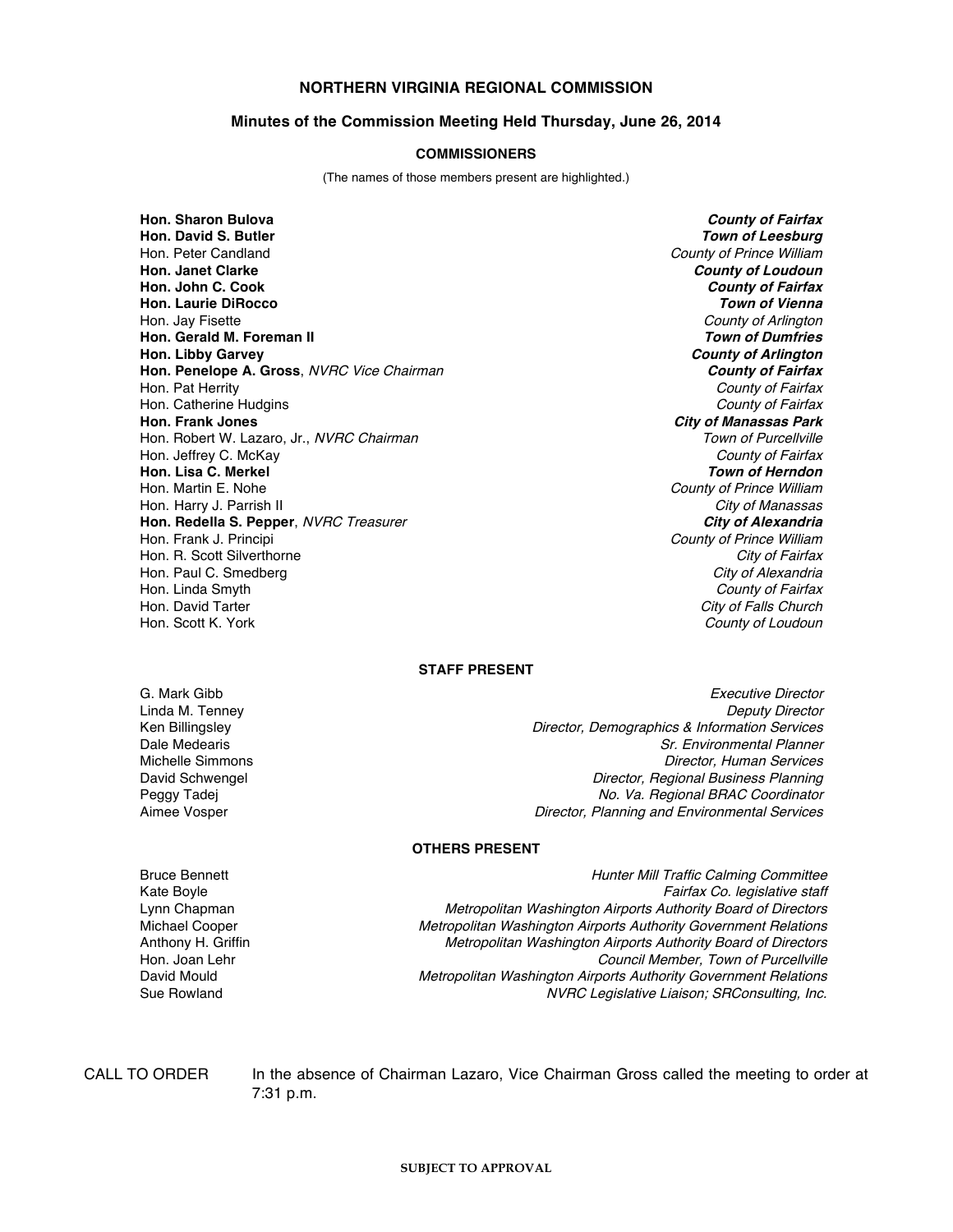Summary Minutes of the Commission June 26, 2014 Page 2

ALLEGIANCE

PLEDGE OF The Pledge of Allegiance was recited by all present.

# ROLL CALL The roll was called and all members present or absent were noted for the record.

- MINUTES Vice Chairman Gross directed attention to minutes placed on the table, and containing a typographical correction to the slate of officers recommended by the Nominating Committee. Commissioner Bulova moved approval of the minutes of the Commission meeting of May 22, 2014, as corrected. The motion was seconded by Commissioner DiRocco and carried unanimously.
- RECOGNITION Vice Chairman Gross welcomed Purcellville Council member Joan Lehr, who will be the new representative to NVRC from the Town of Purcellville.
- FOLLOW UP TO JUNE 2, 2014 **REGIONAL** AIRPORTS MEETING Vice Chairman Gross reported that the regional meeting on June 2 had been well attended and had a robust agenda. She welcomed Metropolitan Washington Airports Authority (MWAA) Board members Lynn Chapman and Anthony H. Griffin. She also recognized David Mould and Michael Cooper from the MWAA Government Relations staff.

Mr. Mould said that the June 2 Dulles summit was a great success and a good way to reach opinion leaders on issues Dulles airport is dealing with. He expressed appreciation for support from NVRC Chairman Bob Lazaro, Executive Director Mark Gibb, and key staff member David Schwengel, in organizing and holding the summit. The three main take-aways from the meeting were: 1) airports are a major driver for the area's economy; 2) the value in regional cooperation was demonstrated – as was also the case recently by the Commonwealth and the District of Columbia working together with the airports and the economic development agencies to bring Air China service to Dulles, a change that will bring more passengers to Dulles and that will have a positive economic impact; and 3) there is value in keeping the two airports in balance consistent with their original design.

He added that after the November election and before the FAA reauthorization comes up in Congress, all the networking being done by MWAA will be revisited to keep everyone up-to-date, and to let everyone know what they can do to advance this agenda for the airports and their contributions to the local economy.

Mr. Cooper said the forum on June 2 was an opportunity to reveal some of the inner workings of the airport, and some of the challenges it is facing right now. He referred to handouts: the agenda from the June 2 meeting, along with some details from the presentation made by MWAA's President and CEO, Jack Potter, at that meeting – with tabs labeled taxes, incomes and jobs – to provide information on the economic impact of the airport in individual jurisdictions. A third handout summarized Mr. Potter's presentation on MWAA's response to the Dulles situation.

Maintaining an optimum balance between Dulles and National airports is the most immediate of MWAA's challenges, especially since both have a tremendous impact on the surrounding areas. He provided an example of Congressional involvement in changing slot and perimeter rules, which effectively diverted passenger volumes from Dulles to National, increasing the debt load (costs per passenger) at Dulles as well as infringing on its ability to make domestic connections.

Some issues will be resolved between MWAA and the individual airlines through use and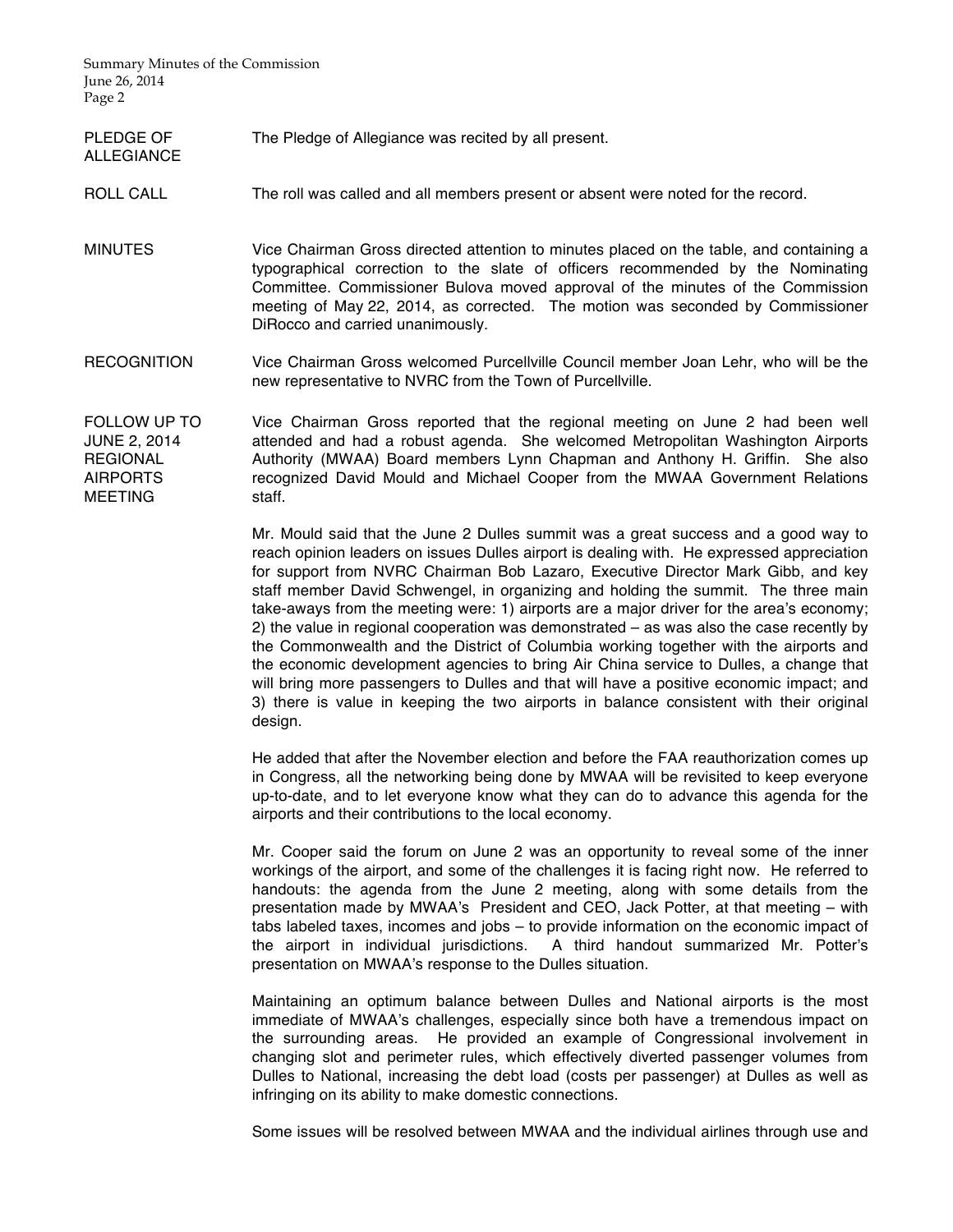lease agreement negotiations. Also, there are some interests that are being recognized nationally, such as how airports are financed globally, and passenger facility charges. Other "macro" issues are still emerging and coalitions are building. So, this is the time for leaders of the region to come together and organize to meet the upcoming challenges.

There will be changes in Congress after the elections that will need to be taken into account as the FAA reauthorization approaches in 2015. This is all about preparing the regional community for the discussions ahead. MWAA is cooperating with national efforts underway with sectors (e.g., hospitality, car rental, construction businesses) that are affected by airport changes.

Mr. Cooper invited Commissioners to contact MWAA's Government Relations staff member, Debbie Lipman, whose business card was distributed. She will be the point of contact who will be coordinating messaging and working with national trade association groups, including the airline industry, If and when NVRC decides to pass a resolution, Ms. Lipman will help create one with an impact that has the maximum effect for the time it is delivered, at whatever level it goes out.

Vice Chairman Gross commented on a couple of articles provided by MWAA and published during the past week, as an indication of the type of media coverage that could be generated. The articles failed to recognize the tremendous amount of work the communities have done over the years to mitigate the issues mentioned.

Commissioner Bulova thanked MWAA for attending and said the June 2 forum was very helpful, especially in recalling that Dulles was built where it is with the amount of space that it has, in order to serve as an expansion airport for international and long distance flights, since National was smaller (800 acres vs 12,000 acres at Dulles). The contrast also is present in how land was developed (no residential communities in Dulles flight paths), and the effect of changing the use of the airports is evident in the communities around National, in terms of noise, traffic and activity. The destabilization also increases costs to passengers and the airlines. This is something we all should care about and weigh in on.

Commissioner Merkel said the Town of Herndon will be a vocal advocate.

Commissioner Gross said NVRC should coordinate its actions with MWAA, and hoped that MWAA representatives would provide periodic briefings to keep the Commission informed.

Mr. Cooper concluded that the outlook is not all "doom and gloom": taking into account all the airports on the east coast, Dulles has unparalleled opportunity for growth, which makes the region well-positioned to maximize the potential of that airport.

Mr. Gibb pointed out that many Commissioners have links to Capitol Hill and connections to other parts of the country. These should not be overlooked as we move ahead.

Mr. Mould said MWAA would be glad to come back from time to time, to keep everyone updated.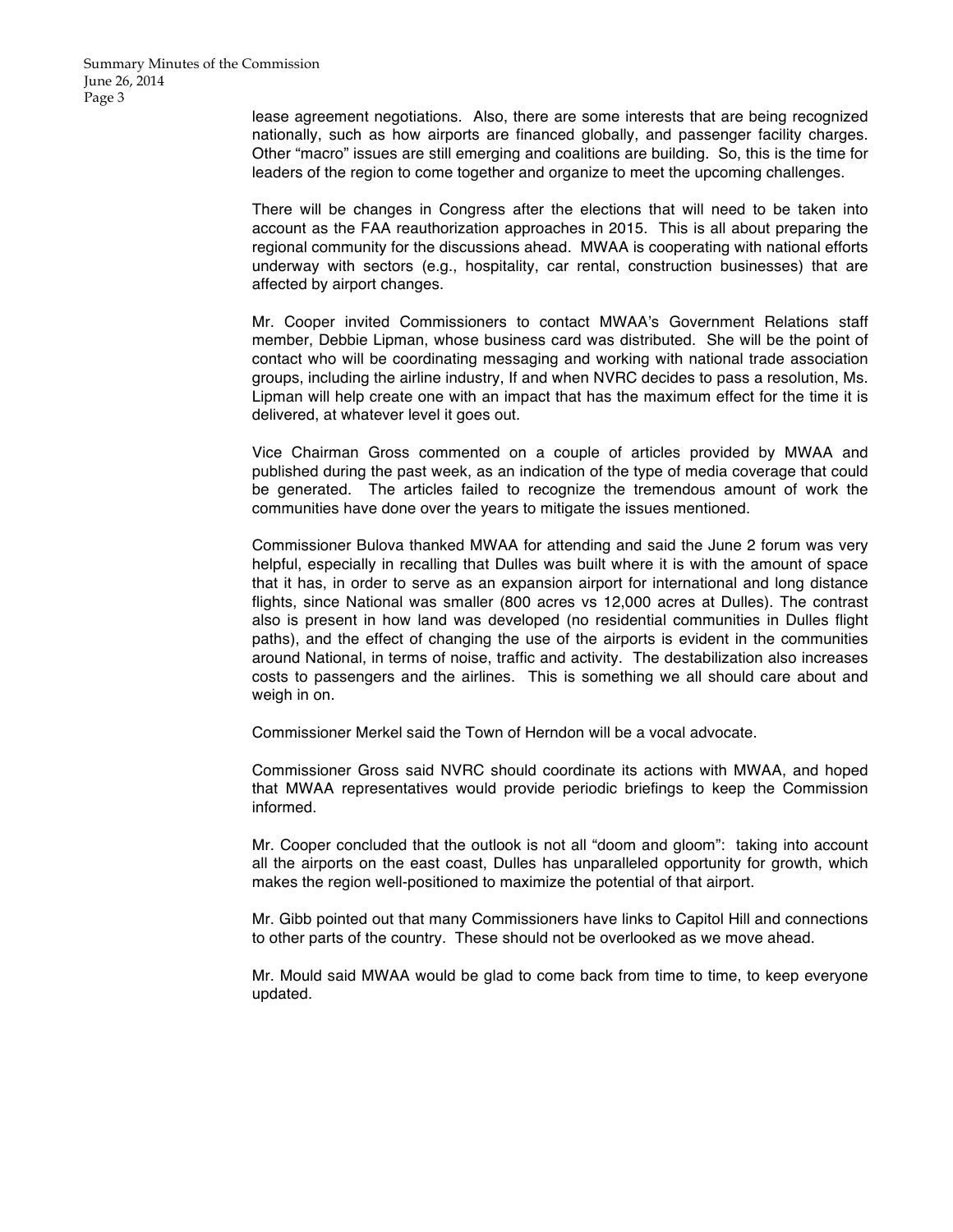Summary Minutes of the Commission June 26, 2014 Page 4

| <b>EXECUTIVE</b><br>DIRECTOR'S<br><b>REPORT</b>                                                                                                                                              | Printed copies of the report were distributed, reporting on the following:<br>Ferry Market Assessment Study: Complete<br>FTA Grant Award<br>$\bullet$<br><b>Fair Housing</b><br>$\bullet$<br><b>Charrette Update</b><br>$\bullet$<br>Four Mile Run Restoration Update<br>$\bullet$<br>White's Ford - part of NVRC Sponsored Earmark<br>$\bullet$<br>White's Ford Park Dedication, June 9, 2014<br>$\bullet$<br>Residential Stormwater Best Management Practices Workshop<br>$\bullet$<br>Demographics National Rankings Report<br>$\bullet$<br><b>International Learning</b><br>$\bullet$<br><b>VAPDC Update</b><br>$\bullet$<br>Office Move<br>$\bullet$<br>Mr. Gibb recognized Ken Billingsley to provide an introduction to the newest edition of the<br>National Rankings Report.                                                                                                                                           |
|----------------------------------------------------------------------------------------------------------------------------------------------------------------------------------------------|---------------------------------------------------------------------------------------------------------------------------------------------------------------------------------------------------------------------------------------------------------------------------------------------------------------------------------------------------------------------------------------------------------------------------------------------------------------------------------------------------------------------------------------------------------------------------------------------------------------------------------------------------------------------------------------------------------------------------------------------------------------------------------------------------------------------------------------------------------------------------------------------------------------------------------|
| <b>CHAIRMAN'S</b><br><b>REPORT</b>                                                                                                                                                           | Vice Chairman Gross said she did not have a report.                                                                                                                                                                                                                                                                                                                                                                                                                                                                                                                                                                                                                                                                                                                                                                                                                                                                             |
| <b>AUTHORIZATION</b><br><b>TO PURSUE</b><br><b>INCORPORATION</b><br>AND RELATED<br><b>ACTIVITIES FOR</b><br><b>NONPROFIT</b><br><b>ORGANIZATION</b><br><b>ASSOCIATED WITH</b><br><b>NVRC</b> | Commissioner Jones introduced Resolution No. P14-33, which would provide the<br>authorization to file with the State Corporation Commission for incorporation of the<br>NovaRegion Foundation and subsequently for not-for-profit status with the IRS. Once<br>established, the Foundation should be able to qualify for funding that is not available to<br>NVRC itself. The Foundation would function as an aligned "sister organization," with a<br>majority of Board appointments made by the Commission. Commissioner Jones made a<br>motion to approve Resolution No. P14-33. Commissioner Bulova seconded the motion.<br>Commissioner Bulova commented that NVRC has been working on this goal for a long<br>time and thanked everyone who contributed to it. The Foundation will provide a new<br>ability to raise much-needed funds for NVRC's work.<br>The vote was taken and the Resolution was adopted unanimously. |
| <b>AUTHORIZATION</b><br>TO CREATE AN<br><b>INTERNATIONAL</b><br><b>COMMITTEE</b>                                                                                                             | Due to Commissioner York's absence, Vice Chairman Gross called on Mr. Gibb to<br>introduce Resolution No. P14-34. He explained that Commissioner York and Chairman<br>Lazaro had been discussing this opportunity, and have worked with staff to develop the<br>idea of having a committee to focus on the types of international learning activities we                                                                                                                                                                                                                                                                                                                                                                                                                                                                                                                                                                        |

Commissioner York and Chairman e worked with staff to develop the international learning activities we have been involved in for several years. Mr. Gibb directed attention to two items on the table: a letter from Chairman Lazaro to the Governor, dated April 25, 2014, written just after NVRC organized an event that brought the Virginia Governor to the French Embassy. The second item was a list of top ten foreign investors in Virginia. It shows who Virginia's business partners really are – but it doesn't "drill down" to the regional level. Establishing the new committee would help define what we should be doing, where we should focus.

Commissioner Gross clarified that the Resolution calls for formation of the committee, but is not specifying a specific membership, which would be determined later.

Commissioner Bulova commented that this is a truly unique niche that NVRC has gravitated toward. It has been extraordinarily valuable and has opened doors in ways that were not expected. She noted that sponsors have covered travel expenses.